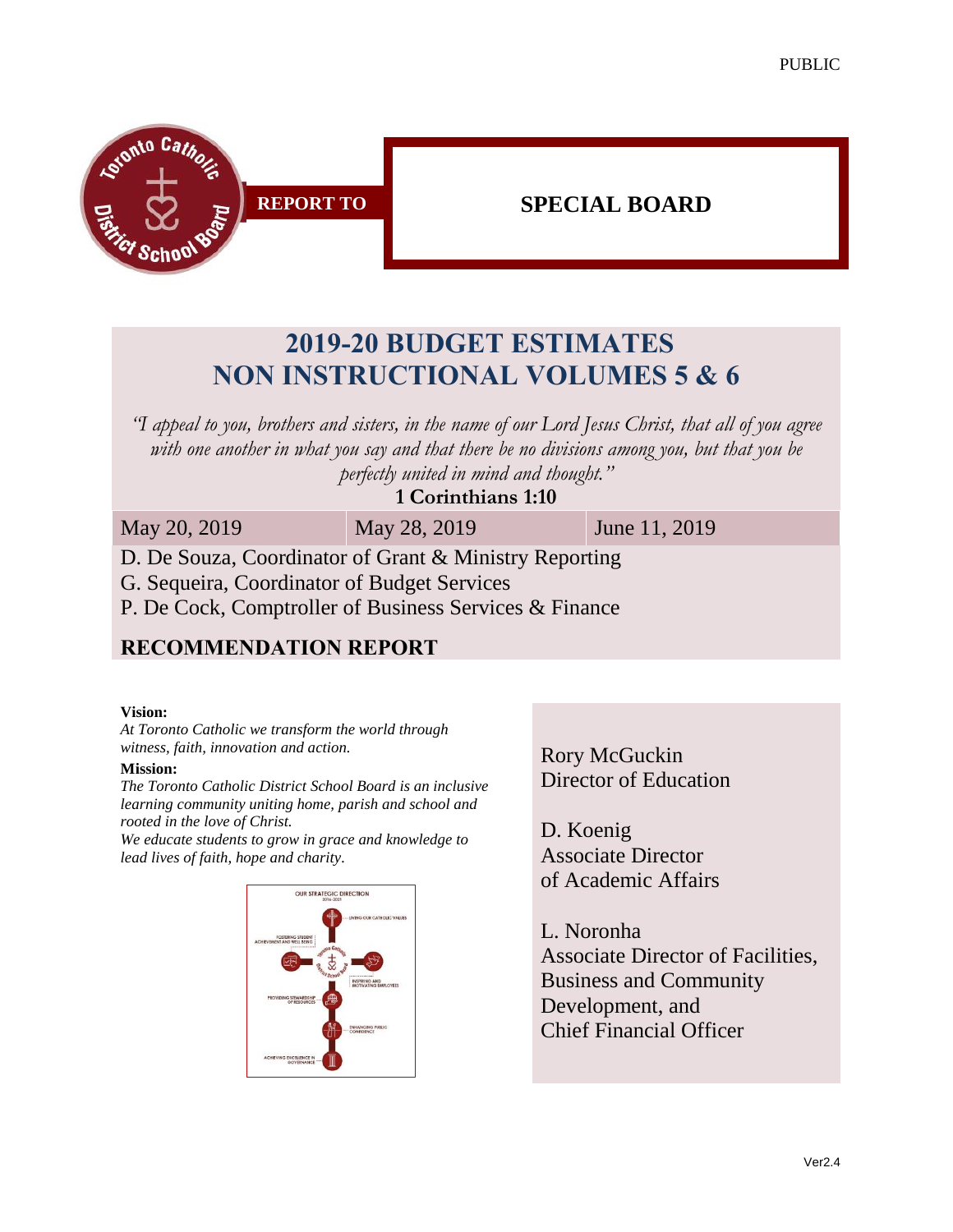### **A. EXECUTIVE SUMMARY**

*As per the requirements set out in the Education Act, TCDSB's budget estimates are balanced.* The 2019-20 Non-Instructional budget expenditure estimates appearing in the Budget Book's Volume 5 is balanced; based on consensus enrolment and staffing projections, and calculated Grants for Student Needs (GSN) and other funding projections. Volume 6 provides an update regarding the financial reserve strategy facilitating the means by which the TCDSB can achieve further financial sustainability.

*Two budget related reports have been submitted to facilitate Trustees with conflicts of interest on instructional related funding, at their own discretion, the opportunity to participate in non-instructional and reserve funding related discussions.* Volumes 1 to 4 focus on both the overall budget as well as instructional related expenditures, while Volume 5 focuses on noninstructional expenditures and Volume 6 on financial sustainability. The two reports and associated Volumes of the Budget Book are intended to be read together for a fulsome understanding of the budget, but are separated for the purposes of public debate.

*The projected enrolment and estimated GSNs provide the capacity to determine the TCDSB's non-instructional support service levels.* The Education Act and its regulations concerning Board Administration and Governance, for example, establish upper expenditure limits and prescribe the trustee's honoraria calculations, and consequently, defines TCDSB's service levels. The projected expenditures in the Non-Instructional expenditure category appear in the table below:

| <b>Non-Instructional</b><br><b>Expenditure Categories</b> | 2018-19<br><b>Revised</b><br><b>Estimates</b><br>(SM) | 2019-20<br><b>Estimates</b><br>(SM) | Change<br>(SM) |
|-----------------------------------------------------------|-------------------------------------------------------|-------------------------------------|----------------|
| School Operations & Maintenance                           | 98.0                                                  | 97.9                                | (0.1)          |
| <b>Administration &amp; Governance</b>                    | 25.5                                                  | 25.6                                | (0.1)          |
| Transportation                                            | 37.2                                                  | 36.7                                | (0.5)          |
| <b>Other–Temporary Accommodations</b>                     | 3.9                                                   | 3.2                                 | (0.7)          |
| <b>Total</b>                                              | 164.7                                                 | 163.4                               | (1.3)          |

*The cumulative staff time required to prepare this report was 210 hours*.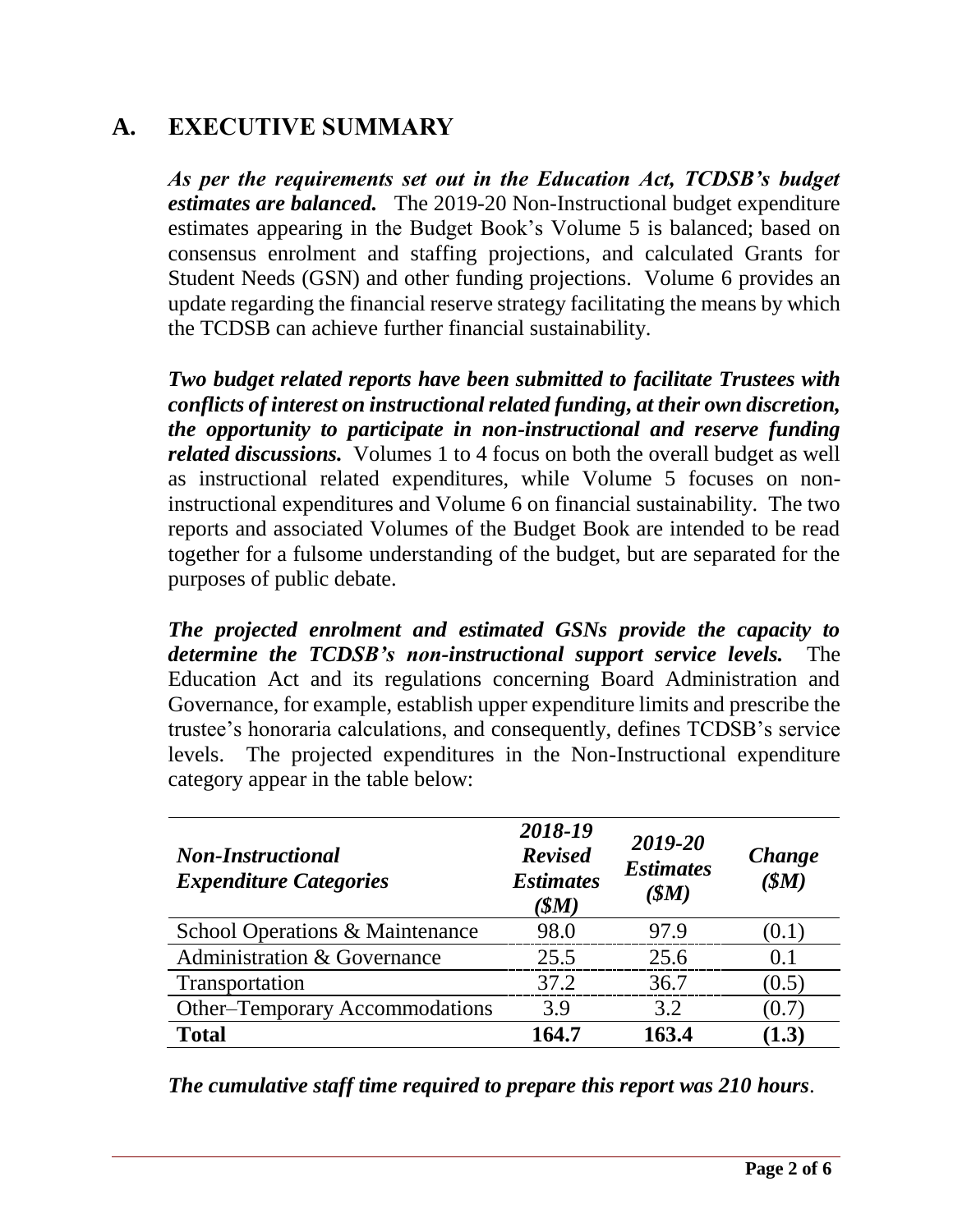### **B. PURPOSE**

This report has been prepared for the Board of Trustees in order to approve the 2019-20 Budget Estimates for the Non-Instructional Expenditure Categories (Volume 5) and the Reserve Strategy (Volume 6), appearing in the attached 2019-20 Budget Book.

## **C. BACKGROUND**

- **1.** *Based on the analysis and review of the announcements to date, staff expect that service levels across all program and service areas will need to be reduced in order to develop a balanced budget.* The Ministry of Education announcements on April  $26<sup>th</sup>$  affect many program and service areas, and if the impacts are not addressed then the operating budget would enter an unbalanced (deficit) position. Consequently, the 2019-20 Budget Estimates must contain service level reductions in order to develop a balanced budget in compliance with the Education Act.
- **2.** *Staff have been working on analysing the impacts of previous announcements.* The following paragraphs provide a brief recap of previous announcements on March  $15<sup>th</sup>$ , 2019 related to non-instructional impacts.
- **3.** *Current Collective Agreement Local Priorities Funding will expire.* The expiration of the Local Priorities funding associated with the 2 year Collective Extension Agreements will decrease GSN funding by approximately \$9.7M. It equates to 119 Full-Time Equivalent (FTE) positions that spans almost all employee groups. The provincially negotiated extension agreements expire August 31st 2019.
- **4.** *Student Transportation funding increased by \$7.6M***. The GSNs will** provide stabilization funding to school boards that run efficient transportation operations wherein the costs of student transportation exceed the funding provided for that purpose. A 4% inflationary increase will also be added to the transportation funding. TCDSB will receive \$7.6M in additional funding to help with the transportation deficit.
- **5.** *Funding for Facilities Maintenance and Operations will decrease overall.* To align with the proposed changes to secondary class size, the Supplementary Area Factor for school facility operations will be adjusted. This change will be phased in over five years. The 2019-20 impact to TCDSB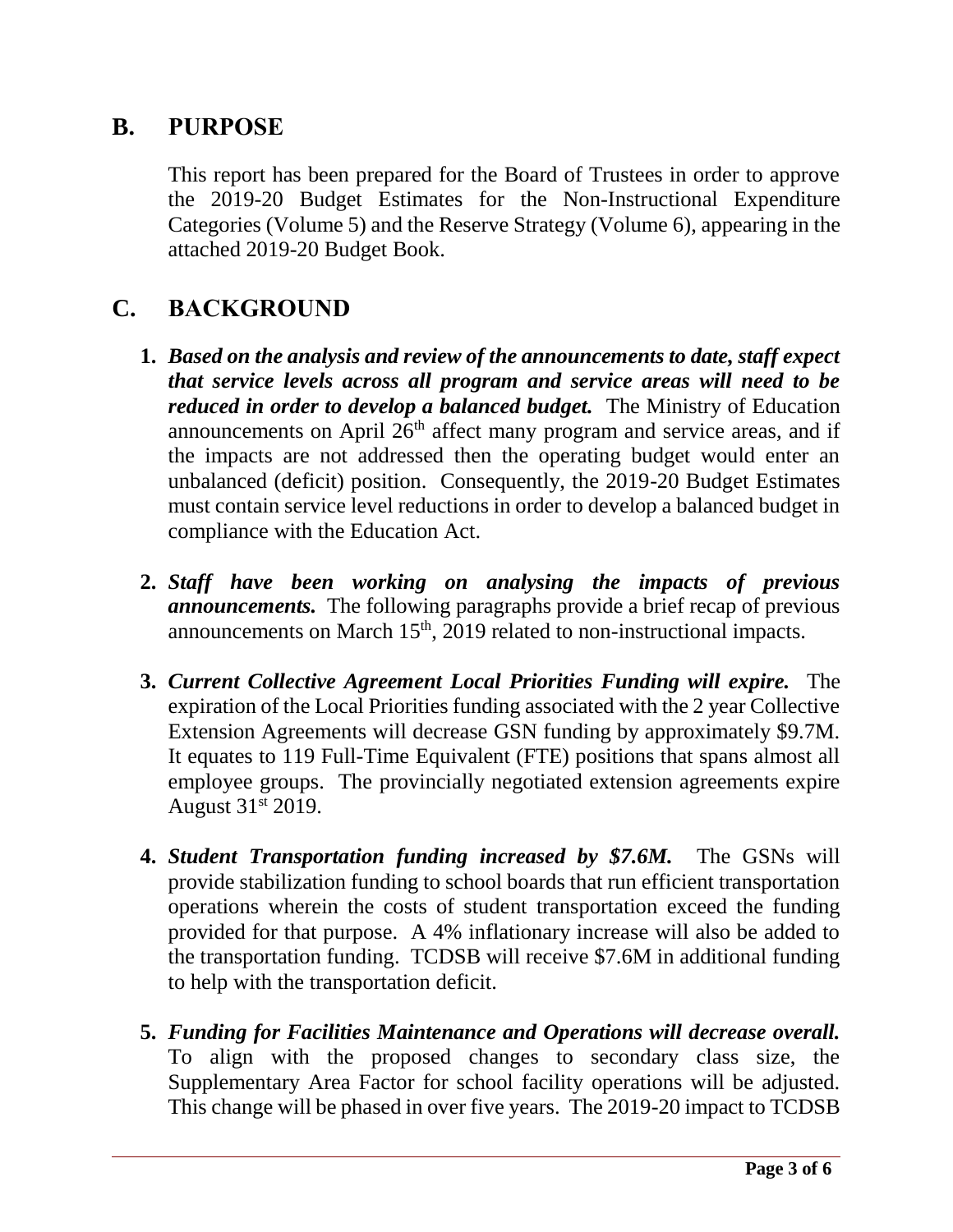is expected to be a reduction in funding of \$1.6M. An increase in funding will be provided to recognize inflation in utilities. For the TCDSB this equates to approximately \$0.75M. The net impact on Facilities Maintenance and Operations is estimated to be a decrease of \$0.85M.

- **6.** *Funding for Human Resource staffing has decreased.* The Human Resource Transition Supplement, a fund within the Board Administration & Governance Grant to assist in managing the extension agreements, has been eliminated. This results in a funding decrease of \$0.5M for TCDSB.
- **7.** *The continuance of the International Language (IL) Program has been signalled as a primary focus for this Board.* While the value of the IL program has been confirmed by both Trustees as well as through parent surveys, based on current labour arbitration settlements as well as certain legislative prescriptions, the IL program may lose all funding for the 2019-20 school year. Staff have yet to hear from the Ministry of Education on whether Ministerial approval and all or part of the funding for this program will be provided for the 2019-20 school year. The assumptions in this report contain the notion that the program will continue at TCDSB, but that funding from the Province will be eliminated. This will create a non-instructional cost pressure of \$1.6M related to transportation service adjustments at IL program schools.

## **D. EVIDENCE/RESEARCH/ANALYSIS**

#### **Budget Consultation Feedback**

- **1.** The 2019-2020 budget consultation launched on April 3, 2019, and included an enhanced webpage with supporting documents and tools for local school communities to initiate consultations in a number of ways. Consultation tools included website, online and paper surveys with feature for Catholic School Parent Council (CSPC) identification, budget video, Frequently Asked Questions (FAQs), social media posts, and letters to schools, parents, parishes and other stakeholders.
- **2.** A public consultation and virtual town hall was held on May 1, 2019, and staff held several meetings with stakeholders including unions, associations, Catholic Parent Involvement Committee (CPIC), Ontario Association of Parents in Catholic Education (OAPCE), Special Education Advisory Committee (SEAC) and Catholic Student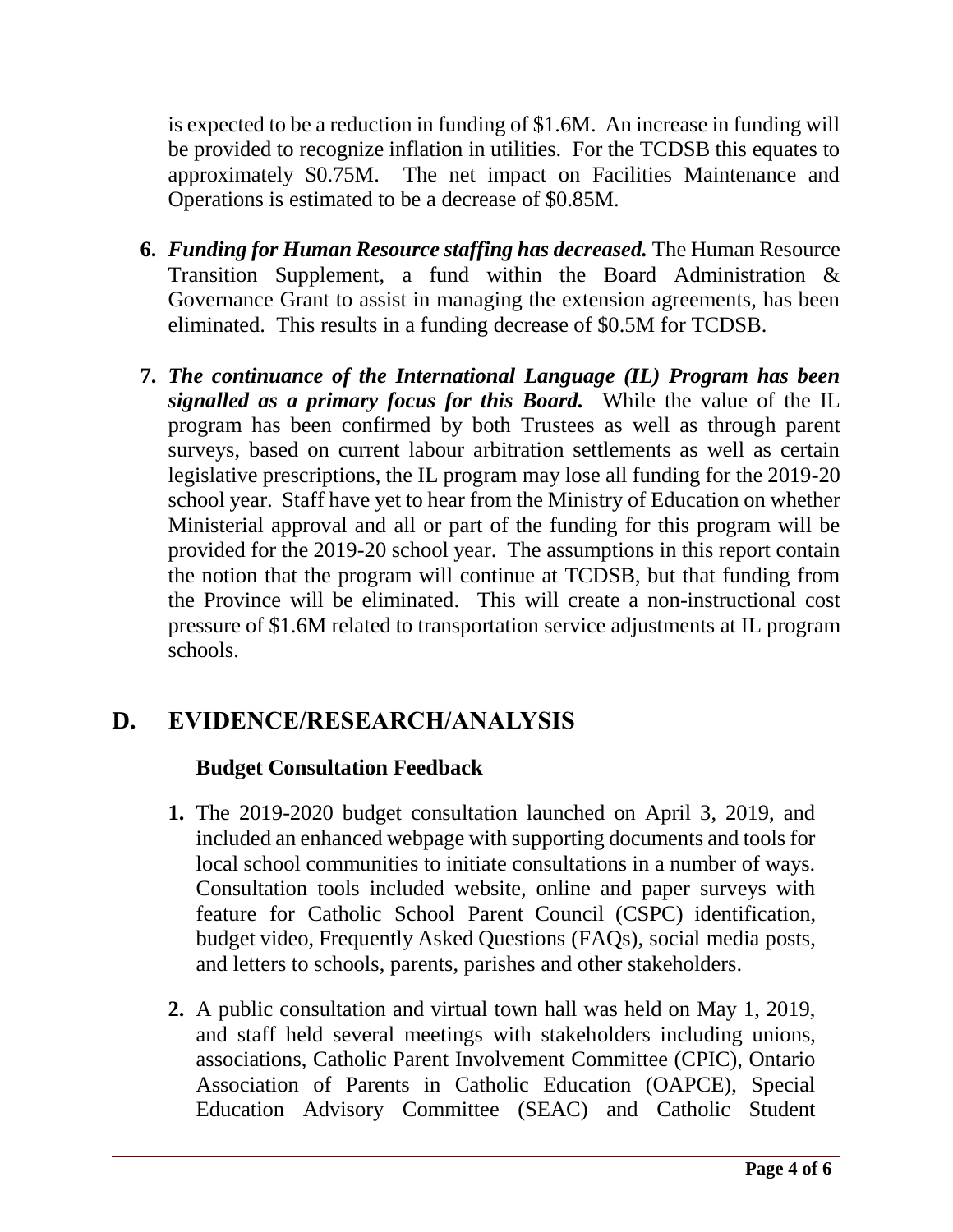Leadership Impact Team (CSLIT).

- **3.** Comments around cost areas related to *facilities* that are most important, and should not be considered for reduction, included: aircooling, flooring, lighting, painting, and access control and security. Some participants suggested grounds maintenance as an area that could be considered for reduction.
- **4.** Participants were in favor of tightening up the *transportation* guidelines for non- qualifying and exceptional circumstance students. Feedback also suggested the need to increase the promotion of physical activity among their school communities.
- **5.** When asked about *efficiencies*, participants suggested promoting community use of schools and increasing permit fees.
- **6.** Public delegations identified playgrounds as an area for increased investment. The Ministry of Education does not provide funding for playground equipment, and consequently, school communities raise funds for equipment through fundraising efforts, grants, municipal funds and other sources of funding. The TCDSB normally funds the site preparation work for the implementation of any playground areas, which include asphalt remediation, pedestrian paving, fencing, gates and line painting. The 2018-19 approved School Renewal plan carries a budget for such initiatives totaling \$300,000. A staff member in the School Renewal Department is responsible for assisting CSPC's with playground implementation.

#### **Non-Instructional Service Impacts**

- **1.** *Senior staff were able to identify a list of reductions that fully offset the funding shortfall in order to balance the budget.* Staff consolidated all mandated reductions, along with any mandated increases and offsets from Local Priority Funds. They then identified several labour and non-labour related reductions that could potentially fully offset the estimated funding shortfall. This would result in a reduction in expenditures of (\$2.4M) and a loss of (22.4) FTE. The Budget Book (Volume 5) provides a detailed analysis of the proposed service levels adjustments (Appendix 5).
- **2.** *Other options are also available to balance the budget.* Senior staff